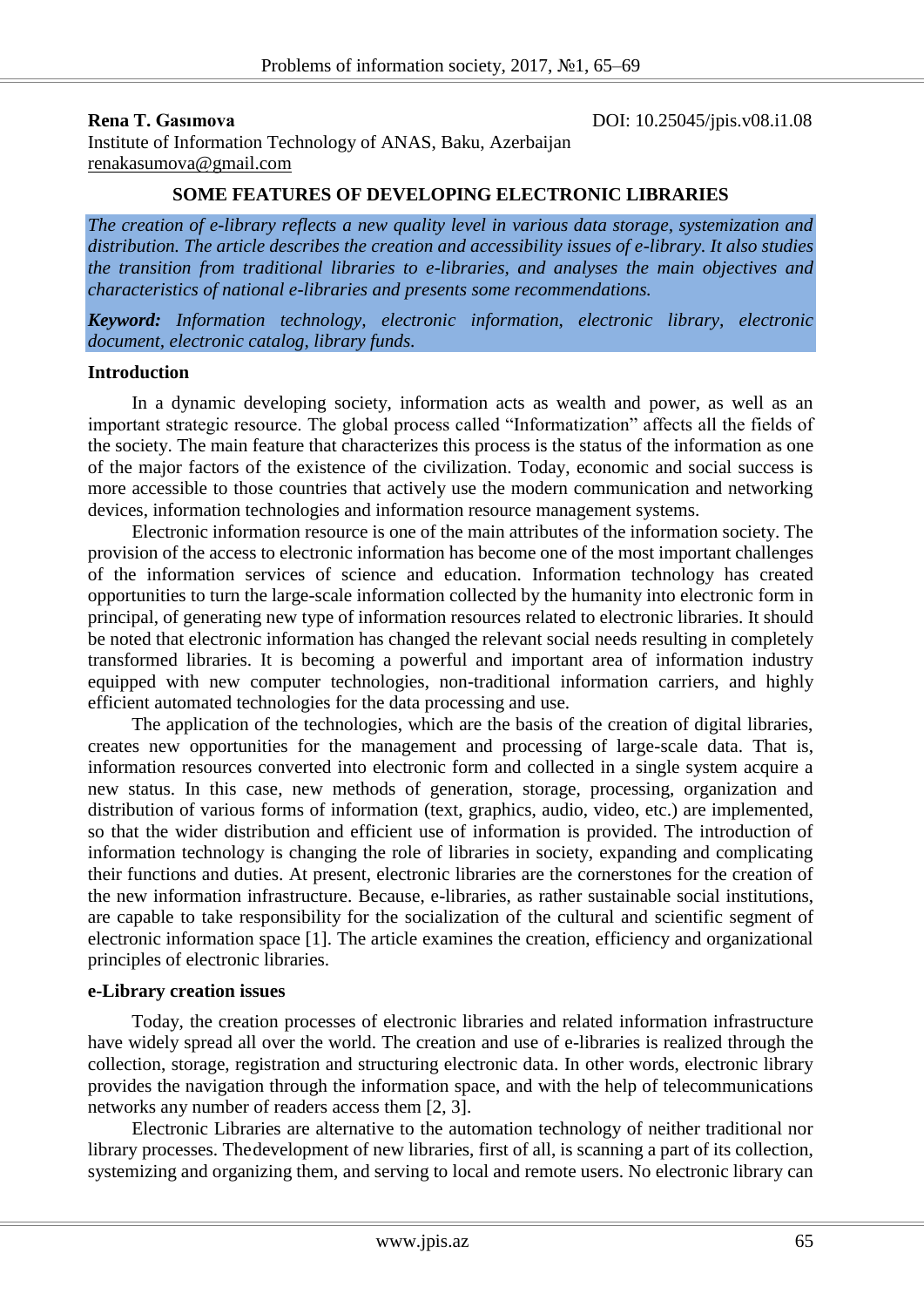replace electronic catalog, documents return, filing, registration and search engine and other components of the automated technology. Electronic Libraries are designed to extend a wide range of services offered to the library users and to present new service for document delivery. Studies show that the following problems need to be solved for the successful electronic libraries [4]:

- **Technological** electronic documents' description issues (description rules, completions of bibliographic records format, defining the decision on issuing unique identifiers to electronic documents,); library registration of electronic publications created and stored on the servers of other organizations; The organization's long-term preservation of electronic library fund;
- **Technical** digitalization methods of traditional publishing; methods for the conversion of the original models of the publishers into the format adopted by the electronic libraries; prevention tools for unauthorized access to the e-library funds; electronic document storage technology; payment control for the right to get familiarized with electronic documents;
- **Legal** applying copyright to electronic documents; features of applying the national laws in case of third party accessibility to electronic documents.

In traditional libraries, the specialization was defined only by the selection of the literature, while in electronic libraries, it was defined by the storage facilities or additional software sets for the implementation of this or that manipulation. Any library can even be fragmentally electronic, i.e., the database is partially digitalized [5].

Electronic library can be two-level, namely, it can contain electronic catalog and electronic versions of books' texts. Such libraries are carried out on the personal computers of different configurations, which are technically united in the local network and controlled by the network operating system. The texts of machine-readable books (publications readable with special apparatus) obtained from the publishing houses are checked by the operator-correctors and compared with the printed edition for their subsequent use by the readers. Revised e-texts of the books are archived and included into the e- library. During the projection of e-libraries, especially in the case of multilingual publications with texts and graphical information, the problem of data storage and presentation formats arises. The studies demonstrate that all electronic libraries are formed based on the followings [6, 7]

- Purposeful or custom digitalization;
- Computer preparation of publications for the spread in traditional and electronic environment;
- Technologies to work only electronically.

All of them are the technologies for the preparation of electronic resources and the digitization of traditional resources. These approaches focus on the performance of the e-library functions.

## **e-Library efficiency and organizational principles**

Today, available libraries can function not only with the traditional information resources, but also with the digital information (the network and non-network). Most libraries have their own web servers; furthermore, many of them are engaged in the creation of unique number collections. Despite the strenuous growth trend of generating electronic resources in libraries, they mainly remain as the center and their main function is to provide the users with efficient and timely access to information [8].

According to the form and content of the various electronic resources, the increase in their quantity is impossible to be identified by any dependence. In addition, electronic resources differ from one another for their realization forms and distribution resources. The libraries should tackle the problem of lack of unified access to electronic resources, should evaluate their reliability and relevance, which will dramatically increase the quality of information services. Experts tend to include the following features that characterize the effectiveness of electronic libraries [9]: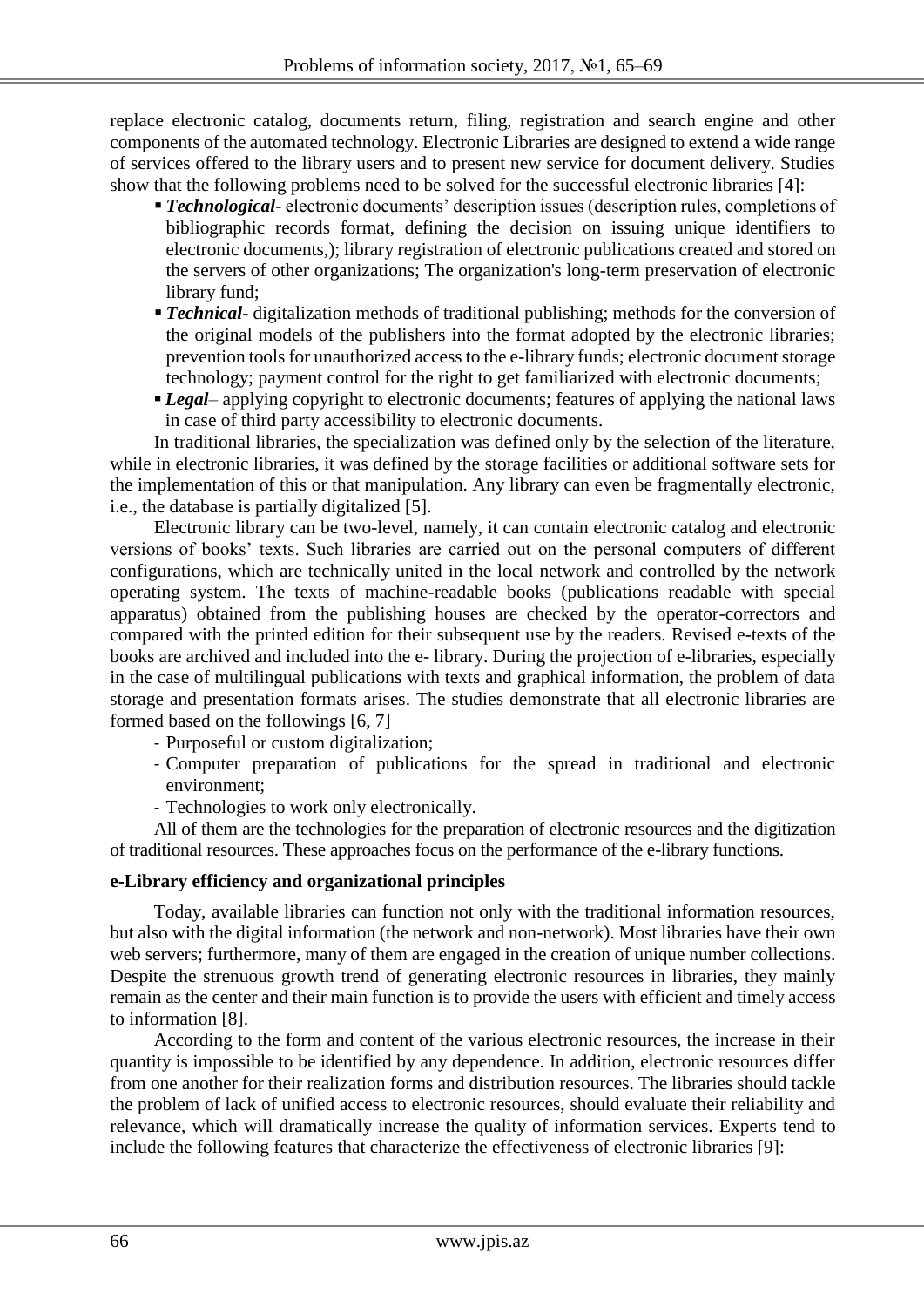- **book collection maintenance and the use of the machine-readable copies of the documents** solve the main library problem by preventing the deterioration of their original;
- information requests of the library users are fully satisfied, and a user gets the information whenever and wherever;
- the efficiency of presenting the required document and information to the users is significantly increasing;
- new image of the library offering information in non-traditional media is formed, and the significance of the library performance is increasing;
- the information culture of the readers, library staff and their computer literacy rate is rising, and it is of great importance as the highly information cultured man can be more easily oriented in constantly changing environment and is not afraid of innovations and changes;
- multimedia devices presenting text, audio and video data enable to better understand the materials, so that the information is accepted as a whole, that is, by numerous senses at the same time.

## **The main duties of the national e-Library**

Society is responsible for the protection of the world's cultural heritage against the future generations. This is very important at the present time, when the danger of destruction of preserved documents as a result of the global economic and political instability has increased, and ecological conditions, natural disasters and industrial accidents occur. World libraries are storing more than billions of various documents - manuscripts, printed, audio-visual, electronic and other data, so that their physical condition is causing great excitement [10-12].

National e-Libraries (NEL) focus on the collection of national electronic heritage and its delivery to the users. Studies show that the process of e-library formation of each country has become long-lasting, and this factor poses real grounds for the formation of a national library and information fund of electronic documents. Currently, large volumes of e-libraries are available in different languages on the Internet, and these digital data banks contain newspapers, journals, and analytical reports. Public information systems as NEL have been existed and actively used in the Western countries for a long time. One of such large-scale projects is the digitization of the Vatican Library treasures (it stores the first 8 thousand published books, 150 thousand manuscripts (handwritten), 1 engraving, 300 currency samples, etc.) [13-15].

Experts note that NELs are predominantly focusing on the important issues as the development and application of integrated, distributed and automated library and information center. It provides the support for the lifecycle of the digital documents by cumulating electronic resources of the libraries and other funds to all categories of users and ensures the followings [16, 17]:

- building the National Foundation for electronic documents, providing their collection and long-term maintenance;
- developing single query and search engine at all parts of NEL fund it opens up its content and allows the end-user implementing multi-aspect search or using navigation tools;
- ensuring users' access to electronic documents;
- developing operative information system about the NEL's performance, its resources and services, as well as usage rules and conditions.

The tasks set forth can be achieved by the fulfillment of the following main functions:

- *information* oriented to the need for the provision of information demand of the users of different categories in all the fields of knowledge;
- *education* through the promotion of the books, manuscripts (manuscripts) and other document about the history and culture of any country;
- *research* aimed at in-depth study of the subject (subject)by high level of researchers and experts;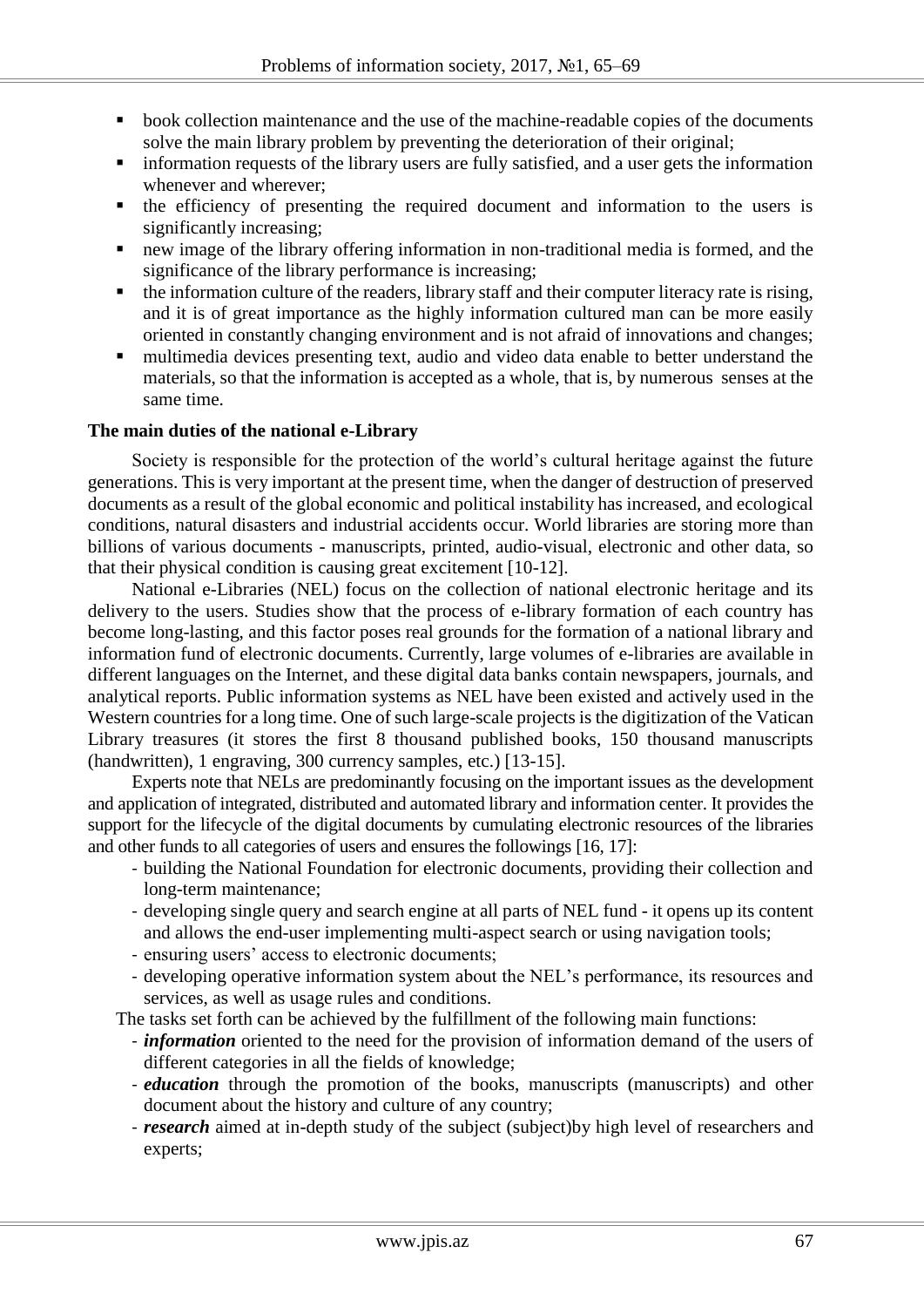- *educational -* supporting formal and non-formal education through the promotion of not only textbooks, but also additional necessary literature as authoritative monographs.

Today, the safety of libraries is of paramount importance both in the virtual and physical space. According to experts, a library's security implies its protection as a certain material objection the one hand, and as a social institution, i.e., as an object of the social infrastructure of the society on the other hand. In a broad sense, the library's security is the protection of all its containing elements. The protection implies the neutralization of negative factors affecting the functioning of the library. At present, library funds preservation issues are in the scope of the library experts from all countries. Even back in the XIX century, different methods for conservation of documents were developed in the United States, Great Britain, Italy, France, Sweden, Germany and India. Some of them are still in use [18-20].

By its nature, the Internet opens up great prospects for traditional libraries as for virtual libraries and information agencies. The deployment of library servers and uploading unique library and information resources and services in the network provides the readers all over the world to access electronic catalogs of libraries and documents and so on.

## **Conclusion**

Today, we can say that most libraries are dealing with the electronic data collection. However, none of them is capable to collect periodical publications (both traditional and electronic) all over the world in one place. Analysis of international experience reveals that the use of electronic publications is one of the main activities of the libraries. Hence, it enables them to eliminate the problem of subscriptions to periodicals in the traditional way. The libraries are united in the consortium to solve this problem; in this case, they get more financially favorable joint access to the journals or publications of a certain publishing house rather than the separate subscription.

Thus, time shows how useful the electronic libraries are. It should be noted that the library support environments are being developed in many countries. Furthermore, electronic collections and funds collecting more valuable and socially important information are developed and included into the electronic library resources (ELR). The organizational and technological infrastructure is developed for ELR performance, and inter-institution and regional programs and projects coordination is provided. In ELR, legal documents regulating the relations between individuals and organizations, acting as an information creator, owner and generator, are developed.

# **References**

- 1. Golubenko N.B. Information technologies in Library Science. Publishing house Rostov on Don: Phenix, 2012, 287 p.
- 2. Robb J. Let's read the digital books / / PC World. 1999, No. 2, pp. 36-37.
- 3. Morgan E. Electronic books, libraries and copyrights // Sc. and techn. library. 2001, No. 8, pp. 27-35.
- 4. Mogilenko O.N. Technology for creation of electronic library / Libraries and associations in the changing world: new technologies and new forms of cooperation: Tr. Conf., Sudak, 8-16 June 2002, M., 2002, Vol. 1, pp. 231-234.
- 5. Arms William. Electronic Libraries, University Manual in Informatics and Information Systems, translsted from English by Arnautova S.A. (Lyubertsy): PIC VINITI, 2001, 274 p.
- 6. Murray R. Components of the Digital Library and Their Interaction, Sc. and techn. library. 2000, No. 6, pp. 56-68.
- 7. Stepanov V.K.Real and virtual libraries in the era of digital communications // Sc. and techn. library. 2001, No. 1, pp. 71-75.